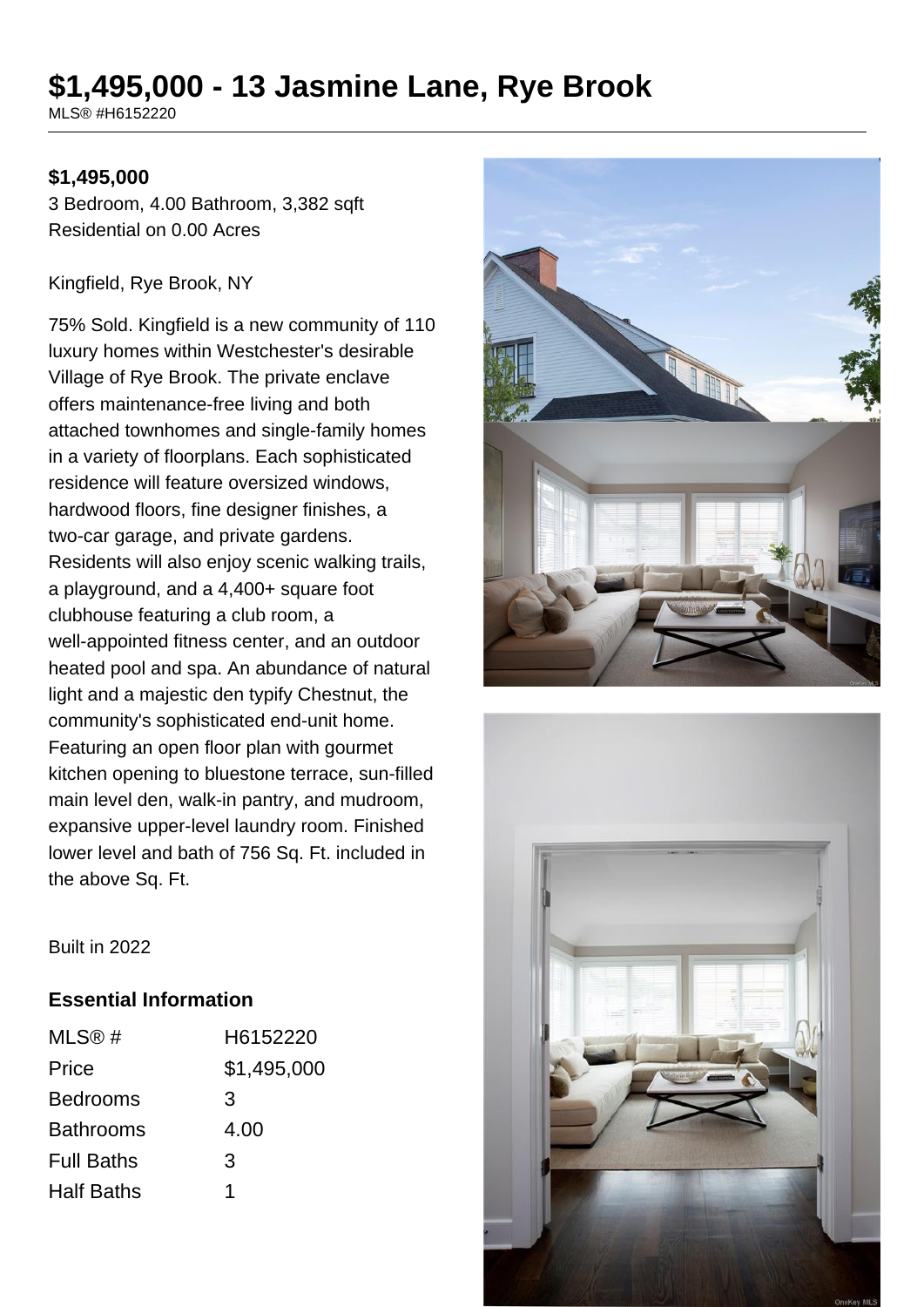| <b>Square Footage</b> | 3,382                          |
|-----------------------|--------------------------------|
| <b>Square Footage</b> | 0.00                           |
| Acres                 | 0.00                           |
| <b>Year Built</b>     | 2022                           |
| <b>Type</b>           | <b>Residential</b>             |
| Sub-Type              | <b>Single Family Residence</b> |
| <b>Style</b>          | Townhouse                      |
| <b>Status</b>         | Pending                        |
|                       |                                |

## **Community Information**

| Address      | 13 Jasmine Lane  |
|--------------|------------------|
| Subdivision  | Kingfield        |
| City         | <b>Rye Brook</b> |
| County       | Westchester      |
| <b>State</b> | NΥ               |
| Zip Code     | 10573            |

## **Amenities**

| Community FeatureClubhouse, Pool |                                                                                       |
|----------------------------------|---------------------------------------------------------------------------------------|
| <b>Features</b>                  | Level, Near Public Transit                                                            |
| Parking                          | Attached, 2 Car Attached, Driveway                                                    |
| Garages                          | Attached, 2 Car Attached, Driveway                                                    |
| Has Pool                         | Yes                                                                                   |
| <b>Interior</b>                  |                                                                                       |
| Interior                         | Hardwood, Wall To Wall Carpet                                                         |
| <b>Interior Features</b>         | Eat-in Kitchen, Exercise Room, Master Bath, Pantry, Powder Room,<br>Walk-In Closet(s) |
| Appliances                       | Dishwasher, Microwave, Oven, Refrigerator                                             |
| Heating                          | Natural Gas, Forced Air                                                               |
| Cooling                          | <b>Central Air</b>                                                                    |
| Fireplace                        | Yes                                                                                   |
| # of Fireplaces                  | 1                                                                                     |
| Has Basement                     | Yes                                                                                   |
| <b>Basement</b>                  | <b>Full, See Remarks</b>                                                              |

## **Exterior**

| <b>Exterior</b> | HardiPlank Type, Batts Insulation, Cellulose Insulation |
|-----------------|---------------------------------------------------------|
|                 | Exterior Features Sprinkler Lawn System                 |